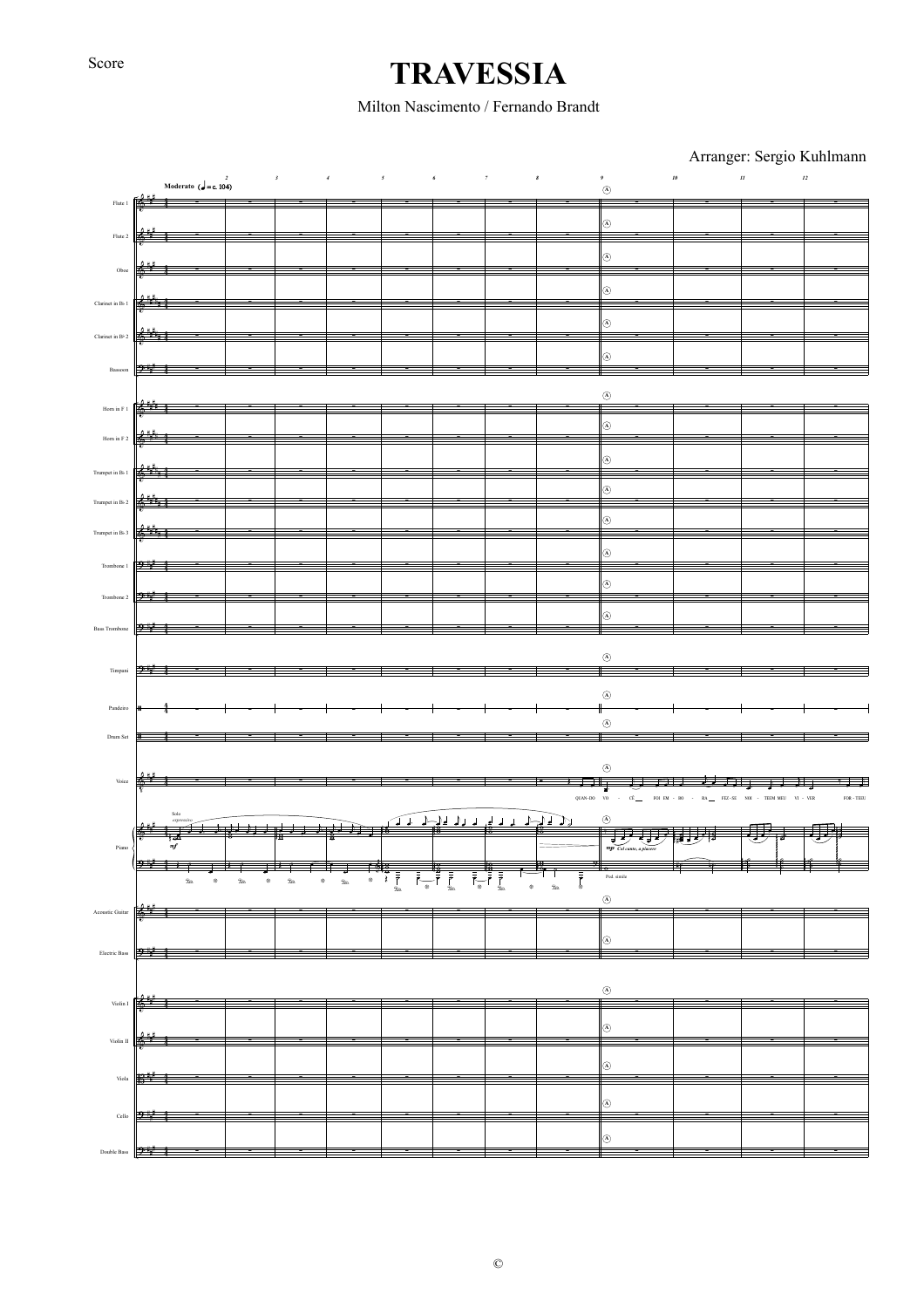|                                                                             |                         | $\it 14$        |     | 15                                                                                                                         | ${\it 16}$                | $17\,$                        |                                                                                                                                                                                           |                     |                          | $21$           | $\bf{22}$                                          | $2\sqrt{3}$ | $2\sqrt{4}$                                                                                                                                                                                                                                                                                                                                         |
|-----------------------------------------------------------------------------|-------------------------|-----------------|-----|----------------------------------------------------------------------------------------------------------------------------|---------------------------|-------------------------------|-------------------------------------------------------------------------------------------------------------------------------------------------------------------------------------------|---------------------|--------------------------|----------------|----------------------------------------------------|-------------|-----------------------------------------------------------------------------------------------------------------------------------------------------------------------------------------------------------------------------------------------------------------------------------------------------------------------------------------------------|
| $\rm{Fl.}$ $1$                                                              |                         |                 |     |                                                                                                                            |                           | $\textcircled{\scriptsize 8}$ |                                                                                                                                                                                           |                     |                          |                |                                                    |             | a tem                                                                                                                                                                                                                                                                                                                                               |
|                                                                             |                         |                 |     |                                                                                                                            |                           |                               |                                                                                                                                                                                           |                     |                          |                |                                                    |             |                                                                                                                                                                                                                                                                                                                                                     |
| $\rm{Fl.}$ 2                                                                |                         |                 |     |                                                                                                                            |                           | $^{\circledR}$                |                                                                                                                                                                                           |                     |                          |                |                                                    |             |                                                                                                                                                                                                                                                                                                                                                     |
|                                                                             |                         |                 |     |                                                                                                                            |                           |                               |                                                                                                                                                                                           |                     |                          |                |                                                    |             |                                                                                                                                                                                                                                                                                                                                                     |
| $_{\rm Ob.}$                                                                |                         |                 |     |                                                                                                                            |                           | ®                             |                                                                                                                                                                                           |                     |                          |                |                                                    |             |                                                                                                                                                                                                                                                                                                                                                     |
|                                                                             |                         |                 |     |                                                                                                                            |                           |                               |                                                                                                                                                                                           |                     |                          |                |                                                    |             |                                                                                                                                                                                                                                                                                                                                                     |
| $\rm{B}\!\triangleright\!\rm{Cl}.$ 1                                        | €                       |                 |     |                                                                                                                            |                           | O                             |                                                                                                                                                                                           |                     |                          |                |                                                    |             |                                                                                                                                                                                                                                                                                                                                                     |
|                                                                             |                         |                 |     |                                                                                                                            |                           | ®                             |                                                                                                                                                                                           |                     |                          |                |                                                    |             |                                                                                                                                                                                                                                                                                                                                                     |
|                                                                             | $B \triangleright C1.2$ |                 |     |                                                                                                                            |                           |                               |                                                                                                                                                                                           |                     |                          |                |                                                    |             |                                                                                                                                                                                                                                                                                                                                                     |
|                                                                             |                         |                 |     |                                                                                                                            |                           | ®                             |                                                                                                                                                                                           |                     |                          |                |                                                    |             |                                                                                                                                                                                                                                                                                                                                                     |
| $_{\rm Bsn.}$                                                               | 94                      |                 |     |                                                                                                                            |                           |                               |                                                                                                                                                                                           |                     |                          |                |                                                    |             |                                                                                                                                                                                                                                                                                                                                                     |
|                                                                             |                         |                 |     |                                                                                                                            |                           |                               |                                                                                                                                                                                           |                     |                          |                |                                                    |             |                                                                                                                                                                                                                                                                                                                                                     |
| $\rm Hn.$ 1                                                                 |                         |                 |     |                                                                                                                            |                           | $\textcircled{\scriptsize 8}$ |                                                                                                                                                                                           |                     |                          |                |                                                    |             |                                                                                                                                                                                                                                                                                                                                                     |
|                                                                             |                         |                 |     |                                                                                                                            |                           | $^{\circledR}$                |                                                                                                                                                                                           |                     |                          |                |                                                    |             |                                                                                                                                                                                                                                                                                                                                                     |
| Hn. $2\,$                                                                   |                         |                 |     |                                                                                                                            |                           |                               |                                                                                                                                                                                           |                     |                          |                |                                                    |             |                                                                                                                                                                                                                                                                                                                                                     |
|                                                                             |                         |                 |     |                                                                                                                            |                           | ®                             |                                                                                                                                                                                           |                     |                          |                |                                                    |             |                                                                                                                                                                                                                                                                                                                                                     |
| B) Tpt. $1$                                                                 |                         |                 |     |                                                                                                                            |                           |                               |                                                                                                                                                                                           |                     |                          |                |                                                    |             |                                                                                                                                                                                                                                                                                                                                                     |
|                                                                             |                         |                 |     |                                                                                                                            |                           | ®                             |                                                                                                                                                                                           |                     |                          |                |                                                    |             |                                                                                                                                                                                                                                                                                                                                                     |
| B>Tpt. 2                                                                    |                         |                 |     |                                                                                                                            |                           |                               |                                                                                                                                                                                           |                     |                          |                |                                                    |             |                                                                                                                                                                                                                                                                                                                                                     |
|                                                                             |                         |                 |     |                                                                                                                            |                           | ℗                             |                                                                                                                                                                                           |                     |                          |                |                                                    |             |                                                                                                                                                                                                                                                                                                                                                     |
| B>Tpt. 3                                                                    |                         |                 |     |                                                                                                                            |                           |                               |                                                                                                                                                                                           |                     |                          |                |                                                    |             |                                                                                                                                                                                                                                                                                                                                                     |
| Tbn. 1                                                                      |                         |                 |     |                                                                                                                            |                           | ®                             |                                                                                                                                                                                           |                     |                          |                |                                                    |             |                                                                                                                                                                                                                                                                                                                                                     |
|                                                                             |                         |                 |     |                                                                                                                            |                           | ®                             |                                                                                                                                                                                           |                     |                          |                |                                                    |             |                                                                                                                                                                                                                                                                                                                                                     |
| Tbn. 2                                                                      |                         |                 |     |                                                                                                                            |                           |                               |                                                                                                                                                                                           |                     |                          |                |                                                    |             |                                                                                                                                                                                                                                                                                                                                                     |
|                                                                             |                         |                 |     |                                                                                                                            |                           | $^{\circledR}$                |                                                                                                                                                                                           |                     |                          |                |                                                    |             |                                                                                                                                                                                                                                                                                                                                                     |
| $\, {\bf B}.$ Tbn.                                                          | ≃≠                      |                 |     |                                                                                                                            |                           |                               |                                                                                                                                                                                           |                     |                          |                |                                                    |             |                                                                                                                                                                                                                                                                                                                                                     |
|                                                                             |                         |                 |     |                                                                                                                            |                           |                               |                                                                                                                                                                                           |                     |                          |                |                                                    |             |                                                                                                                                                                                                                                                                                                                                                     |
| Timp.                                                                       |                         |                 |     |                                                                                                                            |                           | $^\circledR$                  |                                                                                                                                                                                           |                     |                          |                |                                                    |             |                                                                                                                                                                                                                                                                                                                                                     |
|                                                                             |                         |                 |     |                                                                                                                            |                           |                               |                                                                                                                                                                                           |                     |                          |                |                                                    |             |                                                                                                                                                                                                                                                                                                                                                     |
|                                                                             |                         |                 |     |                                                                                                                            |                           | $\circledR$                   |                                                                                                                                                                                           |                     |                          |                |                                                    |             |                                                                                                                                                                                                                                                                                                                                                     |
| Tamb                                                                        |                         |                 |     |                                                                                                                            |                           | $^\circledR$                  |                                                                                                                                                                                           |                     |                          |                |                                                    |             |                                                                                                                                                                                                                                                                                                                                                     |
| D. S.                                                                       |                         |                 |     |                                                                                                                            |                           |                               |                                                                                                                                                                                           |                     |                          |                |                                                    |             |                                                                                                                                                                                                                                                                                                                                                     |
|                                                                             |                         |                 |     |                                                                                                                            |                           |                               |                                                                                                                                                                                           |                     |                          |                |                                                    |             | $\boldsymbol{f}$                                                                                                                                                                                                                                                                                                                                    |
|                                                                             |                         |                 |     |                                                                                                                            |                           | $^\circledR$                  |                                                                                                                                                                                           |                     |                          |                |                                                    |             |                                                                                                                                                                                                                                                                                                                                                     |
|                                                                             |                         |                 |     |                                                                                                                            |                           |                               |                                                                                                                                                                                           |                     |                          |                |                                                    |             |                                                                                                                                                                                                                                                                                                                                                     |
|                                                                             | SOU,                    | MAS NÃO TEM JEI | TO. | $\text{HO-JEEU} \qquad \text{TE} \quad \text{--} \quad \text{NHO} \ \ \text{QUE} \quad \text{CHO} \ \text{-} \ \text{RAR}$ | $\text{MI-NHA}=\text{CA}$ | $\sim$                        | $\begin{array}{ccccccccccl} \text{SA N\AA{O}} & \hat{\text{E}} & \text{MI} & \text{.} & \text{NHA}\xspace_{\text{max}} & \text{E} & \text{NEM} & \hat{\text{E}} & \text{MEU} \end{array}$ | ES-SE<br>$LU - GAR$ | ES-TOU                   | $\rm s\bar{o}$ | E NÃO RE - SIS - TO___ MUI-TO TE - NHO PRA FA-LAR. |             |                                                                                                                                                                                                                                                                                                                                                     |
|                                                                             |                         |                 |     |                                                                                                                            |                           | $^\circledR$                  |                                                                                                                                                                                           |                     |                          |                |                                                    |             |                                                                                                                                                                                                                                                                                                                                                     |
|                                                                             |                         |                 |     |                                                                                                                            |                           |                               |                                                                                                                                                                                           |                     |                          |                |                                                    |             | $\rightarrow$ $\rightarrow$<br>न्हि                                                                                                                                                                                                                                                                                                                 |
| Pno                                                                         |                         |                 |     |                                                                                                                            |                           |                               |                                                                                                                                                                                           |                     |                          |                |                                                    |             |                                                                                                                                                                                                                                                                                                                                                     |
|                                                                             |                         |                 |     |                                                                                                                            |                           |                               |                                                                                                                                                                                           | Ŧ                   | $ \cdot $ $\overline{ }$ |                |                                                    |             |                                                                                                                                                                                                                                                                                                                                                     |
|                                                                             | $-1.5$                  |                 |     |                                                                                                                            |                           |                               |                                                                                                                                                                                           |                     |                          |                |                                                    | ₩<br>ाउ     | ₹<br>ड़े                                                                                                                                                                                                                                                                                                                                            |
|                                                                             |                         |                 |     |                                                                                                                            |                           |                               |                                                                                                                                                                                           |                     |                          |                |                                                    |             |                                                                                                                                                                                                                                                                                                                                                     |
|                                                                             |                         |                 |     |                                                                                                                            |                           | $^\circledR$                  |                                                                                                                                                                                           |                     |                          |                |                                                    |             | $\begin{picture}(180,10) \put(0,0){\line(1,0){10}} \put(10,0){\line(1,0){10}} \put(10,0){\line(1,0){10}} \put(10,0){\line(1,0){10}} \put(10,0){\line(1,0){10}} \put(10,0){\line(1,0){10}} \put(10,0){\line(1,0){10}} \put(10,0){\line(1,0){10}} \put(10,0){\line(1,0){10}} \put(10,0){\line(1,0){10}} \put(10,0){\line(1,0){10}} \put(10,0){\line($ |
| $\operatorname{\mathsf{Ac}}\nolimits\!\operatorname{\mathsf{Gtr}}\nolimits$ |                         |                 |     |                                                                                                                            |                           |                               |                                                                                                                                                                                           |                     |                          |                |                                                    |             | $\boldsymbol{f}$                                                                                                                                                                                                                                                                                                                                    |
|                                                                             |                         |                 |     |                                                                                                                            |                           | $\circ$                       |                                                                                                                                                                                           |                     |                          |                |                                                    |             | marcate                                                                                                                                                                                                                                                                                                                                             |
|                                                                             | E.B. $\Box$             |                 |     |                                                                                                                            |                           |                               |                                                                                                                                                                                           |                     |                          |                |                                                    |             |                                                                                                                                                                                                                                                                                                                                                     |
|                                                                             |                         |                 |     |                                                                                                                            |                           |                               |                                                                                                                                                                                           |                     |                          |                |                                                    |             | $\mathbb{H}_{f}$                                                                                                                                                                                                                                                                                                                                    |
|                                                                             |                         |                 |     |                                                                                                                            |                           | $^\circledR$                  |                                                                                                                                                                                           |                     |                          |                |                                                    |             |                                                                                                                                                                                                                                                                                                                                                     |
| $V\!$ In. I                                                                 |                         |                 |     |                                                                                                                            |                           |                               |                                                                                                                                                                                           |                     |                          |                |                                                    |             | $\it mf$                                                                                                                                                                                                                                                                                                                                            |
|                                                                             |                         |                 |     |                                                                                                                            |                           | ®                             |                                                                                                                                                                                           |                     |                          |                |                                                    |             |                                                                                                                                                                                                                                                                                                                                                     |
| Vln. $\Pi$                                                                  | 嘺                       |                 |     |                                                                                                                            |                           |                               |                                                                                                                                                                                           |                     |                          |                |                                                    |             |                                                                                                                                                                                                                                                                                                                                                     |
|                                                                             |                         |                 |     |                                                                                                                            |                           | O                             |                                                                                                                                                                                           |                     |                          |                |                                                    |             |                                                                                                                                                                                                                                                                                                                                                     |
| $_{\rm Vla.}$                                                               | 曙                       |                 |     |                                                                                                                            |                           |                               |                                                                                                                                                                                           |                     |                          |                |                                                    |             |                                                                                                                                                                                                                                                                                                                                                     |
|                                                                             |                         |                 |     |                                                                                                                            |                           | O                             |                                                                                                                                                                                           |                     |                          |                |                                                    |             |                                                                                                                                                                                                                                                                                                                                                     |
| $\rm{Vc.}$                                                                  | יצ                      |                 |     |                                                                                                                            |                           |                               |                                                                                                                                                                                           |                     |                          |                |                                                    |             |                                                                                                                                                                                                                                                                                                                                                     |
|                                                                             | り早                      |                 |     |                                                                                                                            |                           | $\circ$                       |                                                                                                                                                                                           |                     |                          |                |                                                    |             |                                                                                                                                                                                                                                                                                                                                                     |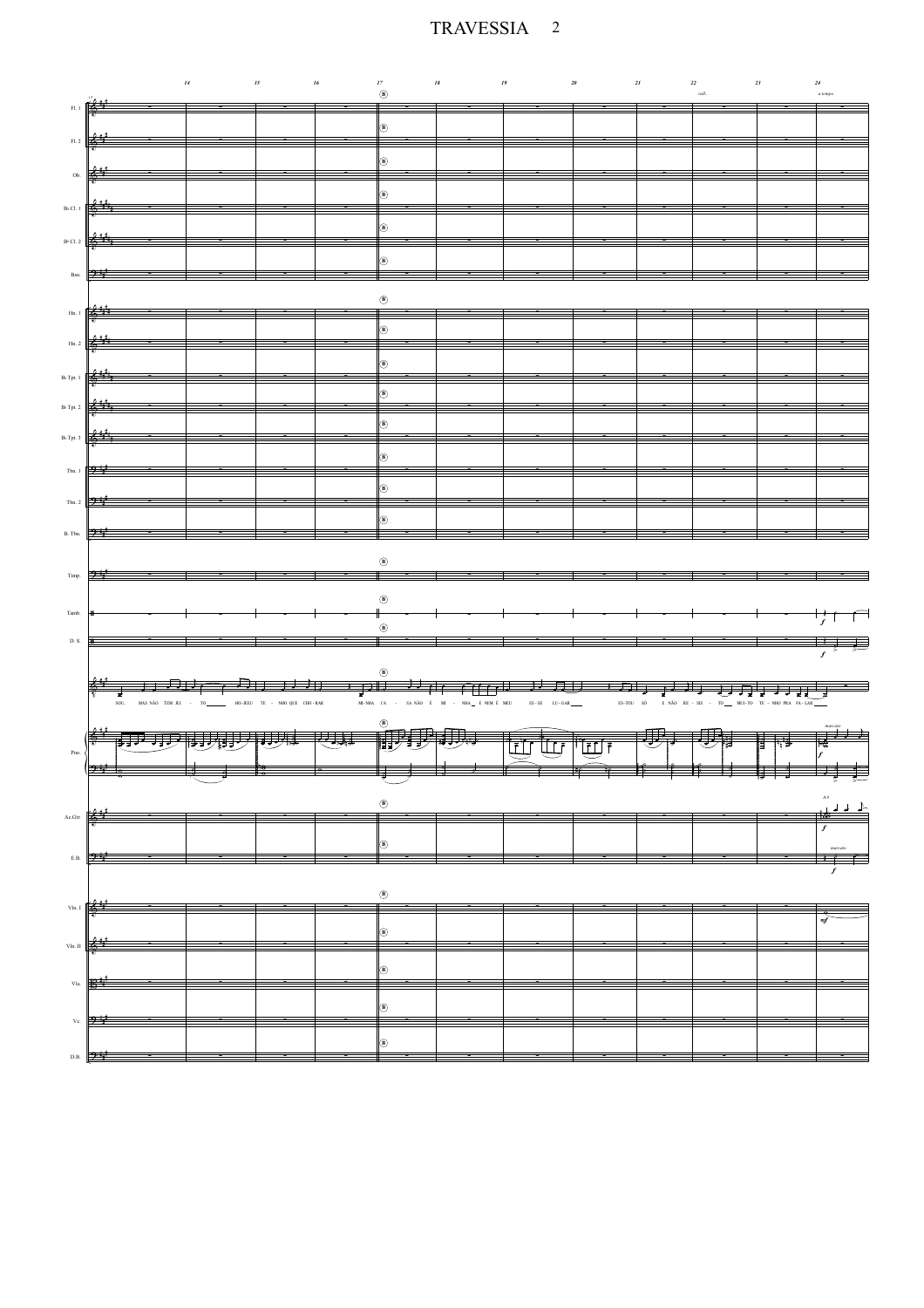|                                            |                          | $26\,$                   |                                                                    |                                                                                        | 29                                       |                            | $\sqrt{3}I$                   | 32                                                      | $33\,$                           | $3\,$                                            | 35                                           |
|--------------------------------------------|--------------------------|--------------------------|--------------------------------------------------------------------|----------------------------------------------------------------------------------------|------------------------------------------|----------------------------|-------------------------------|---------------------------------------------------------|----------------------------------|--------------------------------------------------|----------------------------------------------|
| $\rm{Fl.}$ $1$                             |                          |                          |                                                                    |                                                                                        |                                          |                            |                               |                                                         | £≩<br>丰自                         | f f f                                            |                                              |
|                                            |                          |                          | f                                                                  | ©                                                                                      |                                          |                            |                               |                                                         |                                  |                                                  |                                              |
| $\rm{Fl.}$ 2                               |                          |                          |                                                                    |                                                                                        |                                          |                            |                               |                                                         |                                  |                                                  |                                              |
|                                            |                          |                          |                                                                    | (C                                                                                     |                                          |                            |                               |                                                         |                                  |                                                  |                                              |
| Ob.                                        |                          |                          |                                                                    |                                                                                        |                                          |                            |                               |                                                         |                                  |                                                  |                                              |
|                                            |                          |                          |                                                                    | $  \odot  $                                                                            |                                          |                            |                               |                                                         |                                  |                                                  |                                              |
| $\rm{B}\!\triangleright\!\rm{C}\!\rm{L}$ 1 |                          |                          |                                                                    |                                                                                        |                                          |                            |                               |                                                         |                                  |                                                  |                                              |
|                                            |                          |                          |                                                                    | O                                                                                      |                                          |                            |                               |                                                         |                                  |                                                  |                                              |
| $B \triangleright C1.2$                    |                          |                          |                                                                    |                                                                                        |                                          |                            |                               |                                                         |                                  |                                                  |                                              |
| Bsn.                                       |                          |                          |                                                                    | O                                                                                      |                                          |                            |                               |                                                         |                                  |                                                  |                                              |
|                                            |                          |                          |                                                                    |                                                                                        |                                          |                            |                               |                                                         |                                  |                                                  |                                              |
|                                            |                          |                          |                                                                    | $_{\odot}$                                                                             |                                          |                            |                               |                                                         |                                  |                                                  |                                              |
| Hn.1                                       |                          |                          |                                                                    |                                                                                        |                                          |                            |                               |                                                         |                                  |                                                  |                                              |
| Hn. 2                                      |                          |                          |                                                                    | $ _{\mathbb{O}}$                                                                       |                                          |                            |                               |                                                         |                                  |                                                  |                                              |
|                                            |                          |                          |                                                                    | $  \odot$                                                                              |                                          |                            |                               |                                                         |                                  |                                                  |                                              |
| B>Tpt. 1                                   |                          |                          |                                                                    |                                                                                        |                                          |                            |                               |                                                         |                                  |                                                  |                                              |
|                                            |                          |                          |                                                                    | ©                                                                                      |                                          |                            |                               |                                                         |                                  |                                                  |                                              |
| $B\rightarrow$ Tpt. 2                      |                          |                          |                                                                    |                                                                                        |                                          |                            |                               |                                                         |                                  |                                                  |                                              |
|                                            |                          |                          |                                                                    | $  \odot$                                                                              |                                          |                            |                               |                                                         |                                  |                                                  |                                              |
| B>Tpt. 3                                   |                          |                          |                                                                    |                                                                                        |                                          |                            |                               |                                                         |                                  |                                                  |                                              |
| Tbn. 1                                     |                          |                          |                                                                    | $  \odot$                                                                              |                                          |                            |                               |                                                         |                                  |                                                  |                                              |
|                                            |                          |                          |                                                                    | $\circ$                                                                                |                                          |                            |                               |                                                         |                                  |                                                  |                                              |
| Tbn. 2                                     |                          |                          |                                                                    |                                                                                        |                                          |                            |                               |                                                         |                                  |                                                  |                                              |
|                                            |                          |                          |                                                                    | ⊙                                                                                      |                                          |                            |                               |                                                         |                                  |                                                  |                                              |
| B. Tbn.                                    |                          |                          |                                                                    |                                                                                        |                                          |                            |                               |                                                         |                                  |                                                  |                                              |
|                                            |                          |                          |                                                                    |                                                                                        |                                          |                            |                               |                                                         |                                  |                                                  |                                              |
| Timp.                                      |                          |                          |                                                                    | $_{\odot}$                                                                             |                                          |                            |                               |                                                         |                                  |                                                  |                                              |
|                                            |                          |                          |                                                                    |                                                                                        |                                          |                            |                               |                                                         |                                  |                                                  |                                              |
| Tamb                                       |                          |                          |                                                                    | $_{\odot}$<br>RTMO                                                                     |                                          |                            |                               |                                                         |                                  |                                                  |                                              |
|                                            |                          |                          |                                                                    | $\hat{c}$                                                                              |                                          |                            |                               | JJJJ<br>JJJJ                                            | JJJ.                             | JJJJ                                             | ᇤ<br>$\leq$<br>历页                            |
| $\mathbb{D}.$ S.                           |                          |                          | क्तू<br>य्गु                                                       |                                                                                        |                                          |                            |                               |                                                         |                                  |                                                  | म्                                           |
|                                            |                          |                          |                                                                    |                                                                                        | ا ⊔                                      |                            | ॻ                             | பு<br>⊔                                                 |                                  |                                                  |                                              |
|                                            |                          |                          |                                                                    | ©                                                                                      |                                          |                            |                               |                                                         |                                  |                                                  | ┵                                            |
|                                            |                          |                          | $\text{SOL-TOA}$ $\quad$ VOZ                                       | $\operatorname{NAS}$ $\operatorname{ES}$ - $\operatorname{TRA}$                        | $\sim$ DAS                               | JÁ NÃO QUE - RO PA         | $- RAR$<br>MEU CA             | NHOÈ                                                    |                                  |                                                  | $SO-NHO$                                     |
|                                            |                          |                          |                                                                    |                                                                                        |                                          |                            |                               |                                                         |                                  |                                                  |                                              |
|                                            |                          |                          |                                                                    | $^{\circ}$                                                                             |                                          |                            |                               |                                                         |                                  |                                                  |                                              |
| Pno                                        |                          |                          |                                                                    |                                                                                        | 開                                        | ij.                        |                               | r                                                       |                                  |                                                  |                                              |
|                                            |                          |                          |                                                                    |                                                                                        |                                          |                            |                               |                                                         |                                  |                                                  |                                              |
|                                            | ءِ س                     | $\sim$                   | ,,,,,,,,,,                                                         |                                                                                        |                                          |                            |                               |                                                         |                                  |                                                  |                                              |
|                                            | $\rm B\,m7/E$            |                          | $\begin{array}{c c}\n\text{BmVE} \\ \hline\n\text{H}\n\end{array}$ | $\bigodot_{\stackrel{\scriptstyle\Lambda\mathcal{I}\mathcal{M}aj}{\overline{\Psi^-}}}$ | $\mathbb{G}/\mathbb{A}$<br>${\bf G}$ dim | $F\$ {m} 7                 | $\mathsf{C}\sharp\mathsf{m}7$ | D7Maj                                                   | $\mathrm{E}/\mathrm{D}$<br>D7Maj | $\mathbb{C}\mathfrak{z}\mathfrak{m}$ 7<br>G7Maj9 | $\rm B\,m7-E79b$<br>$\rm{E}\,m7$             |
| $\operatorname{Ac.Gtr.}$                   |                          |                          |                                                                    |                                                                                        |                                          |                            |                               |                                                         |                                  |                                                  |                                              |
|                                            |                          |                          |                                                                    | ©                                                                                      |                                          |                            |                               |                                                         |                                  |                                                  |                                              |
|                                            | E.B. $\mathbf{P}$<br>ੋ−€ | n m                      | hransi,                                                            | ो ।                                                                                    |                                          | di (artik abagi kari tak ⊡ |                               |                                                         | $\overline{\phantom{a}}$         | رز بار:                                          | $\overline{\phantom{a}}$<br><b>T.J.</b><br>₹ |
|                                            |                          |                          |                                                                    |                                                                                        |                                          |                            |                               |                                                         |                                  |                                                  |                                              |
|                                            |                          |                          |                                                                    | $\odot$                                                                                |                                          |                            |                               |                                                         |                                  |                                                  |                                              |
| Vln. I                                     | 藤草                       |                          |                                                                    |                                                                                        | $\circ$                                  | $\overline{\phantom{a}}$   | $\overline{\phantom{a}}$      | $\frac{1}{2}$ $\frac{1}{2}$ $\frac{1}{2}$ $\frac{1}{2}$ |                                  | l⊸                                               | 身                                            |
|                                            |                          |                          |                                                                    | $  \odot  $                                                                            | $\mathop{\rm Div}\nolimits$              |                            |                               |                                                         |                                  |                                                  |                                              |
| Vln. II                                    |                          | $\overline{\phantom{0}}$ |                                                                    | $\overline{\phantom{0}}$                                                               | $\frac{1}{2}$                            |                            | ऊ                             |                                                         |                                  | 폃                                                | ŧ<br>₹                                       |
|                                            |                          |                          |                                                                    | $  \odot$                                                                              |                                          |                            |                               |                                                         |                                  |                                                  |                                              |
| $_{\rm Vla.}$                              | 匿望                       |                          |                                                                    | $\overline{\phantom{0}}$                                                               |                                          | $\overline{\phantom{a}}$   |                               |                                                         |                                  |                                                  |                                              |
|                                            |                          | mf                       |                                                                    |                                                                                        |                                          |                            |                               |                                                         |                                  |                                                  |                                              |
| $\mathrm{Vc.}$                             | ∋≔                       |                          |                                                                    | ⊵                                                                                      |                                          |                            |                               |                                                         |                                  |                                                  |                                              |
|                                            |                          |                          | $\overline{\mathcal{M}}$                                           |                                                                                        | =                                        |                            |                               |                                                         |                                  |                                                  |                                              |
| $\mathbf{D}.\mathbf{B}.$                   | ゆく                       |                          |                                                                    | $  \odot$                                                                              |                                          |                            |                               |                                                         |                                  |                                                  |                                              |
|                                            |                          |                          |                                                                    | $\boldsymbol{f}$                                                                       |                                          |                            |                               |                                                         |                                  |                                                  |                                              |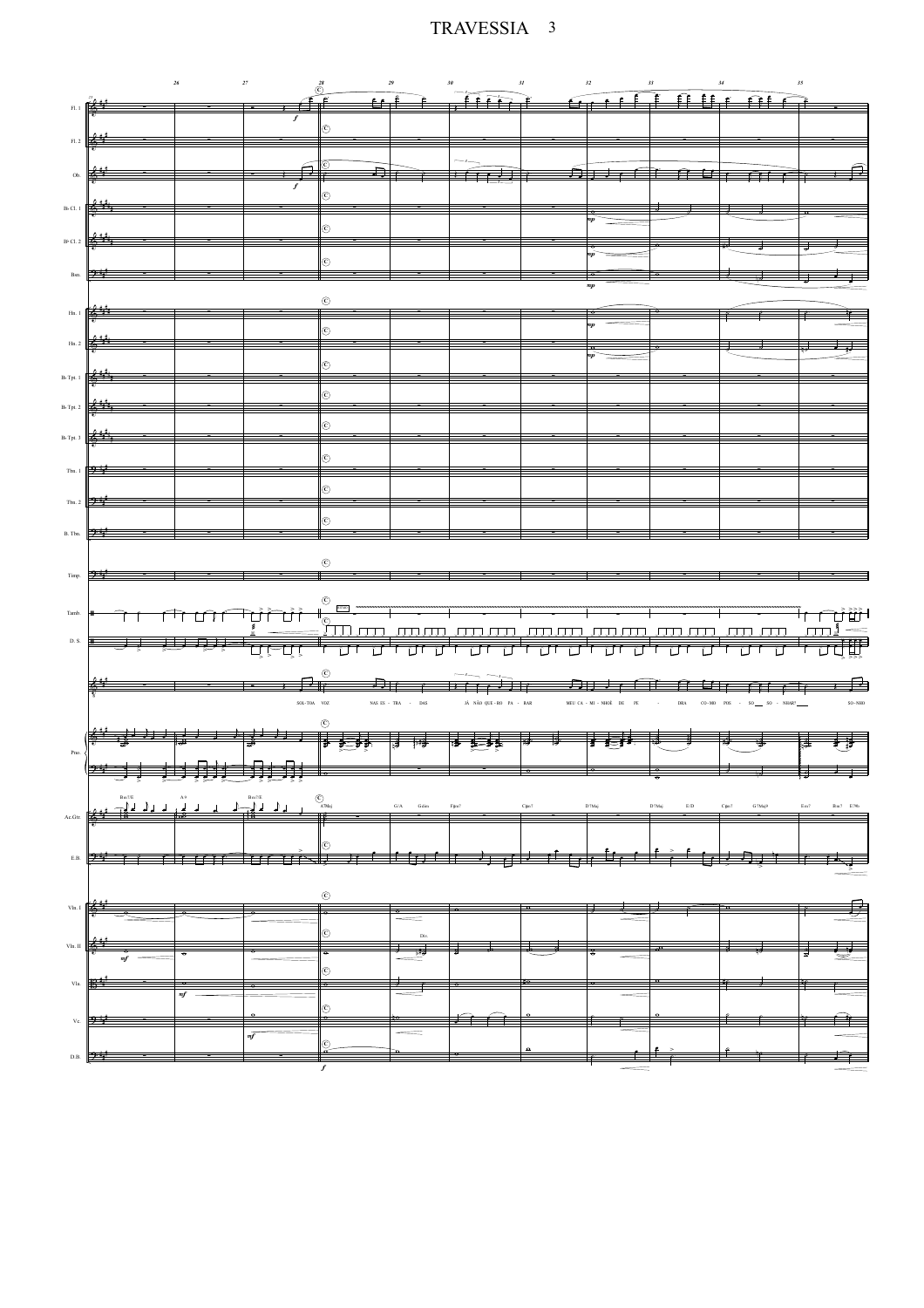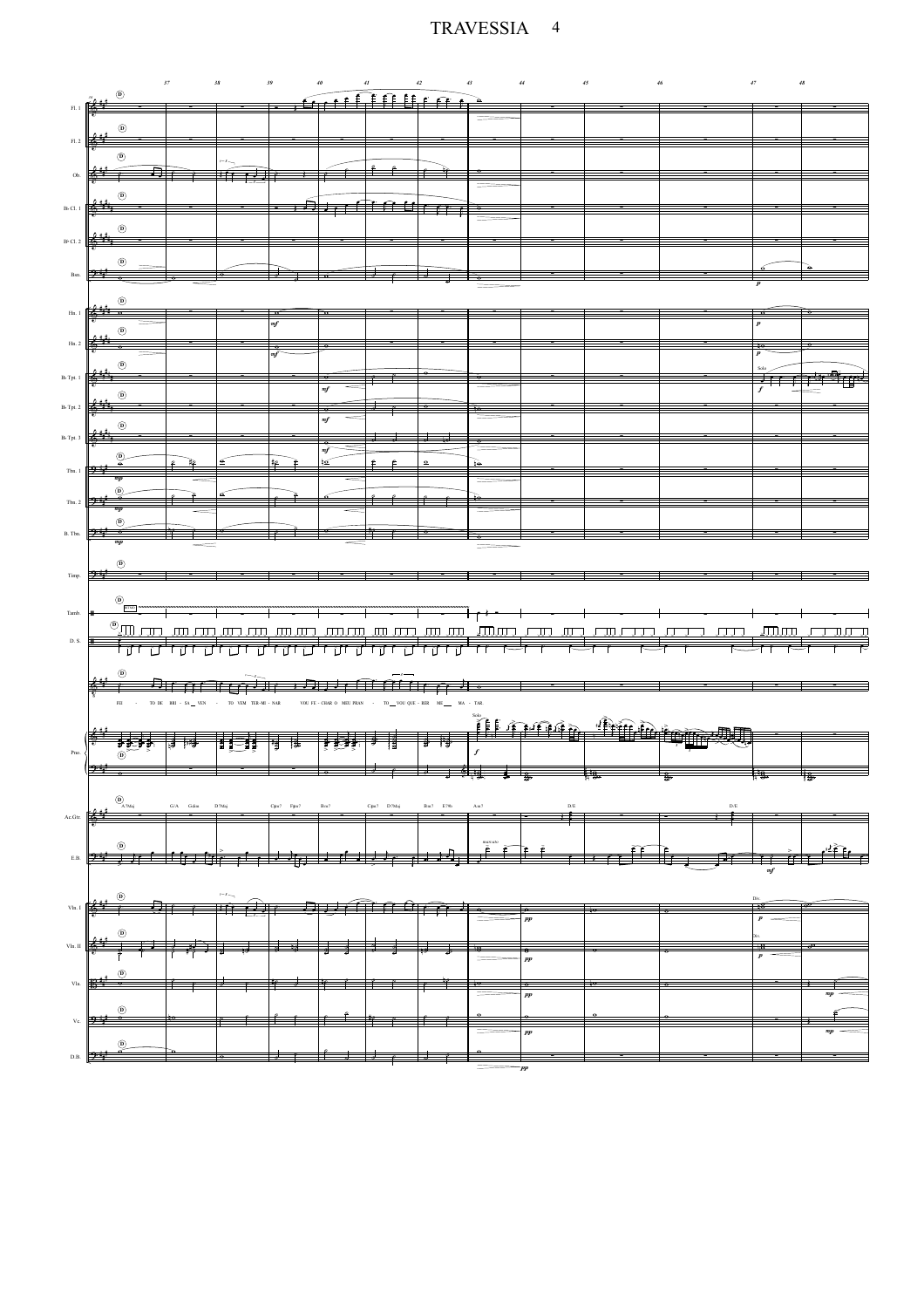| $\frac{\odot}{\bullet}$<br>FL: <del>[卷</del><br>$\copyright$<br>FL2<br>$\frac{E}{\epsilon}$                                                                                                                                                                                                              |                                                                   |
|----------------------------------------------------------------------------------------------------------------------------------------------------------------------------------------------------------------------------------------------------------------------------------------------------------|-------------------------------------------------------------------|
|                                                                                                                                                                                                                                                                                                          | <u>रुष्ट स्कृत</u>                                                |
|                                                                                                                                                                                                                                                                                                          | $\it mf$<br>O                                                     |
|                                                                                                                                                                                                                                                                                                          |                                                                   |
|                                                                                                                                                                                                                                                                                                          | O                                                                 |
| $_{\rm Ob.}$                                                                                                                                                                                                                                                                                             |                                                                   |
| $\copyright$<br>$B \triangleright C1.1$                                                                                                                                                                                                                                                                  | والمتشاركة                                                        |
| $\copyright$                                                                                                                                                                                                                                                                                             | $\frac{1}{m}$<br>$^\circledR$                                     |
| $B \triangleright C1.2$                                                                                                                                                                                                                                                                                  |                                                                   |
| $\copyright$                                                                                                                                                                                                                                                                                             | $^\circledR$                                                      |
| D−1.<br>$_{\rm Bsn.}$<br>mſ                                                                                                                                                                                                                                                                              |                                                                   |
| $\textcircled{\scriptsize{E}}$                                                                                                                                                                                                                                                                           | $^{\circ}$                                                        |
| Hn. 1                                                                                                                                                                                                                                                                                                    |                                                                   |
| $\copyright$<br>Hn. 2                                                                                                                                                                                                                                                                                    | Ē.                                                                |
| $\copyright$                                                                                                                                                                                                                                                                                             | mp<br>$^{\circ}$                                                  |
| $\mathbf{B}$ ) Tpt. 1                                                                                                                                                                                                                                                                                    |                                                                   |
| $\copyright$                                                                                                                                                                                                                                                                                             | $^\copyright$                                                     |
| $\mathbf{B}$ ) Tpt. 2<br>$\copyright$                                                                                                                                                                                                                                                                    | $^\copyright$                                                     |
| B>Tpt. 3                                                                                                                                                                                                                                                                                                 |                                                                   |
| $\textcircled{\scriptsize{E}}$                                                                                                                                                                                                                                                                           | $\odot$                                                           |
| 92<br>Tbn. 1                                                                                                                                                                                                                                                                                             |                                                                   |
| $\copyright$<br>Tbn. 2<br>- 7                                                                                                                                                                                                                                                                            | $^\copyright$                                                     |
| $\copyright$                                                                                                                                                                                                                                                                                             | $\circ$                                                           |
| ∋≭,<br>B. Tbn.                                                                                                                                                                                                                                                                                           |                                                                   |
| $^{\circ}$                                                                                                                                                                                                                                                                                               | $^{\circ}$                                                        |
| P) 5,<br>Timp.                                                                                                                                                                                                                                                                                           |                                                                   |
|                                                                                                                                                                                                                                                                                                          |                                                                   |
|                                                                                                                                                                                                                                                                                                          |                                                                   |
| $rac{E}{+}$<br>$$\tt RTMO$$<br>Tamb                                                                                                                                                                                                                                                                      | $\cdot$ <sub>"</sub>                                              |
| $\prod_{\alpha}$ Hi-hat open<br>$\frac{1}{\sqrt{2}}$<br><u>JJJJ JJJ J</u><br><u>JIJI JIJ J</u><br><u>JUU JUU </u><br>加顶<br>JJJJ<br>JJJJ<br><u>一一一一</u><br>D.S.                                                                                                                                           |                                                                   |
| ਹਾਰਾਬਾਰਾ<br>ਗਰਾਰ ਦ<br>ਹ<br>াকা<br>ॻ<br>ਾ ਹੂਰ<br>ਹਾ                                                                                                                                                                                                                                                       | <u>mm mm mm <sup>m</sup>mm mm</u><br>Trairdrard fordrard          |
| ®                                                                                                                                                                                                                                                                                                        | $^{\circ}$                                                        |
| ≁<br>$\text{VOU SE} \quad \text{--} \quad \text{GUN} \quad \text{--} \quad \text{DO} \underline{\text{--}}$<br>$\text{VO}$ - $\text{C} \hat{\text{E}}$<br>EU NÃO QUE<br>PE-LA VI - DA_ MEES-QUE CEN<br>DO DE<br>$\mathrm{VI}\;$ - $\;\mathrm{VER}$                                                       | <b>VOU QUE - RER</b><br>$\Lambda$ - MAR $\;$ DE                   |
| ®                                                                                                                                                                                                                                                                                                        | $^{\circ}$                                                        |
| 睦夫<br><b>3 3 3 3 3</b><br>诸<br>打写<br>È                                                                                                                                                                                                                                                                   |                                                                   |
|                                                                                                                                                                                                                                                                                                          |                                                                   |
| r.<br>†‼क<br>†#                                                                                                                                                                                                                                                                                          |                                                                   |
| $\bigoplus_{\Lambda\mathbin{{\scriptstyle{\mathrm{7Maj}}}}}$<br>$\mathbb{C}/\Lambda$<br>$\mathrm{D}/\mathrm{E}$<br>C5m7<br>$F\bar{s}m7$<br>D 7Maj<br>$\operatorname{G6add9}$<br>$\rm G\,7Maj$<br>C\$m7add4<br>$\rm B\,m7$<br>$\mathbf{A}\,9$<br>$\rm{E}\, \rm{m} \, \rm{7}$<br>$A75\overline{x}$ D7Maj5# | $\bigoplus$ D7Maj<br>$\mathbf{D6}$<br>$B/C\bar{s}$ $C\bar{s}$ 75b |
| ik -<br>£90<br>I<br>Ac.Gtr.                                                                                                                                                                                                                                                                              |                                                                   |
| ®                                                                                                                                                                                                                                                                                                        |                                                                   |
| $\rightarrow$<br>⊅<br><u>गोरल्य स्तराज्यानु</u><br>اءِ آ<br>$\mathbf{E}.\mathbf{B}.$<br>باللاتا<br>m<br>$\sim$                                                                                                                                                                                           | エィーホーン ゴナー                                                        |
|                                                                                                                                                                                                                                                                                                          |                                                                   |
| $\bigoplus_{\text{Unis.}}$<br>$\mathbf{V}\mathbf{ln}.$ I                                                                                                                                                                                                                                                 | $^\copyright$<br>⊟                                                |
| $\frac{1}{mp}$                                                                                                                                                                                                                                                                                           |                                                                   |
| $\odot$<br>Vln. $\Pi$                                                                                                                                                                                                                                                                                    | $^\copyright$                                                     |
| ಕ<br>16<br>$\frac{\Theta}{mp}$                                                                                                                                                                                                                                                                           | <del>≢₹</del>                                                     |
| $^{\circ}$<br>$_{\rm Vla.}$<br>∓<br>$\overline{\phantom{a}}$                                                                                                                                                                                                                                             | ®<br>∓<br>₹                                                       |
| $\frac{\sigma}{mp}$<br>=                                                                                                                                                                                                                                                                                 |                                                                   |
| $^{\circ}$<br>$\mathrm{Vc.}$                                                                                                                                                                                                                                                                             | $^\circledR$                                                      |
| $\frac{2}{mp}$<br>$^\circledR$<br>D.B. $\boxed{24}$                                                                                                                                                                                                                                                      | $^\copyright$                                                     |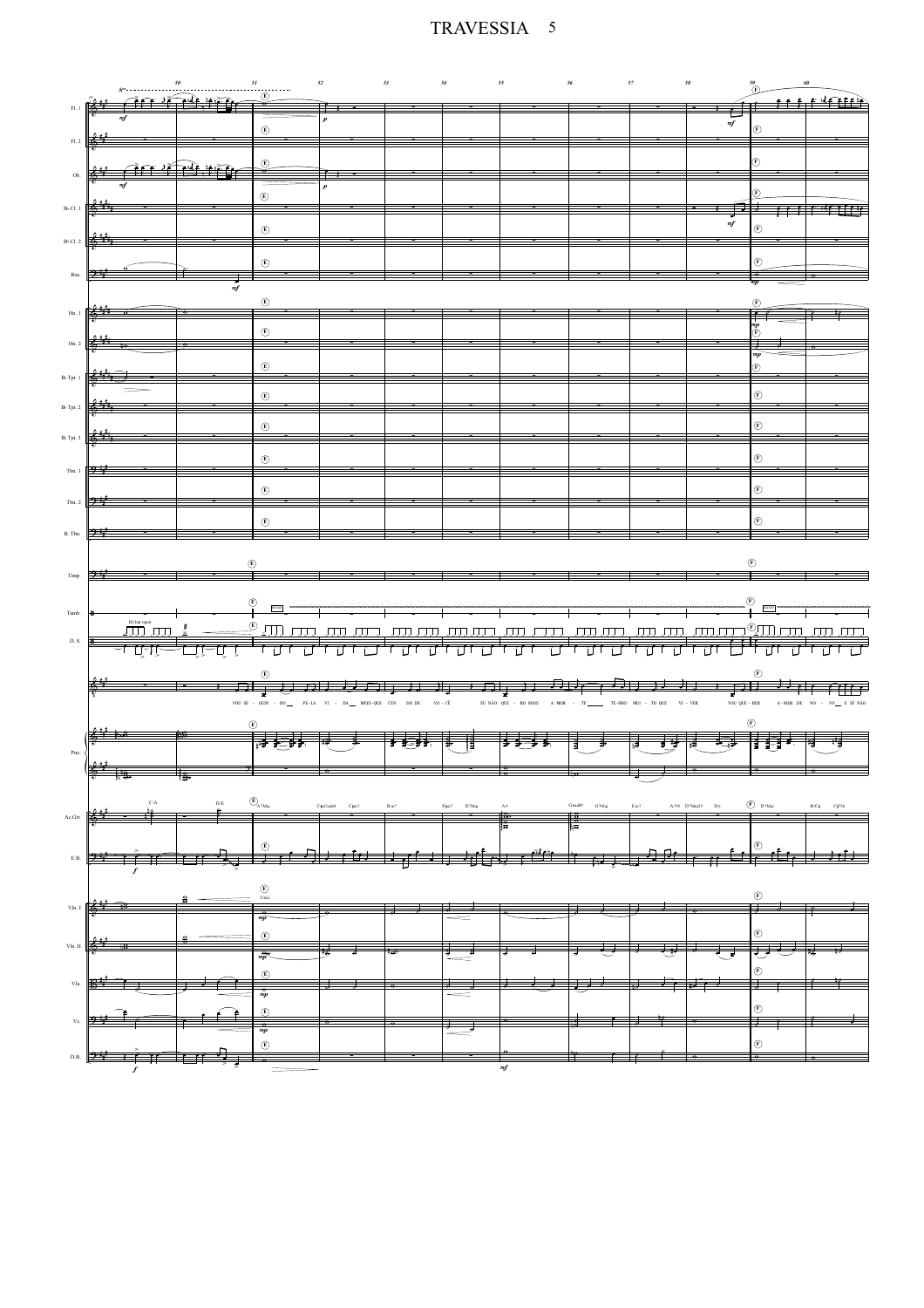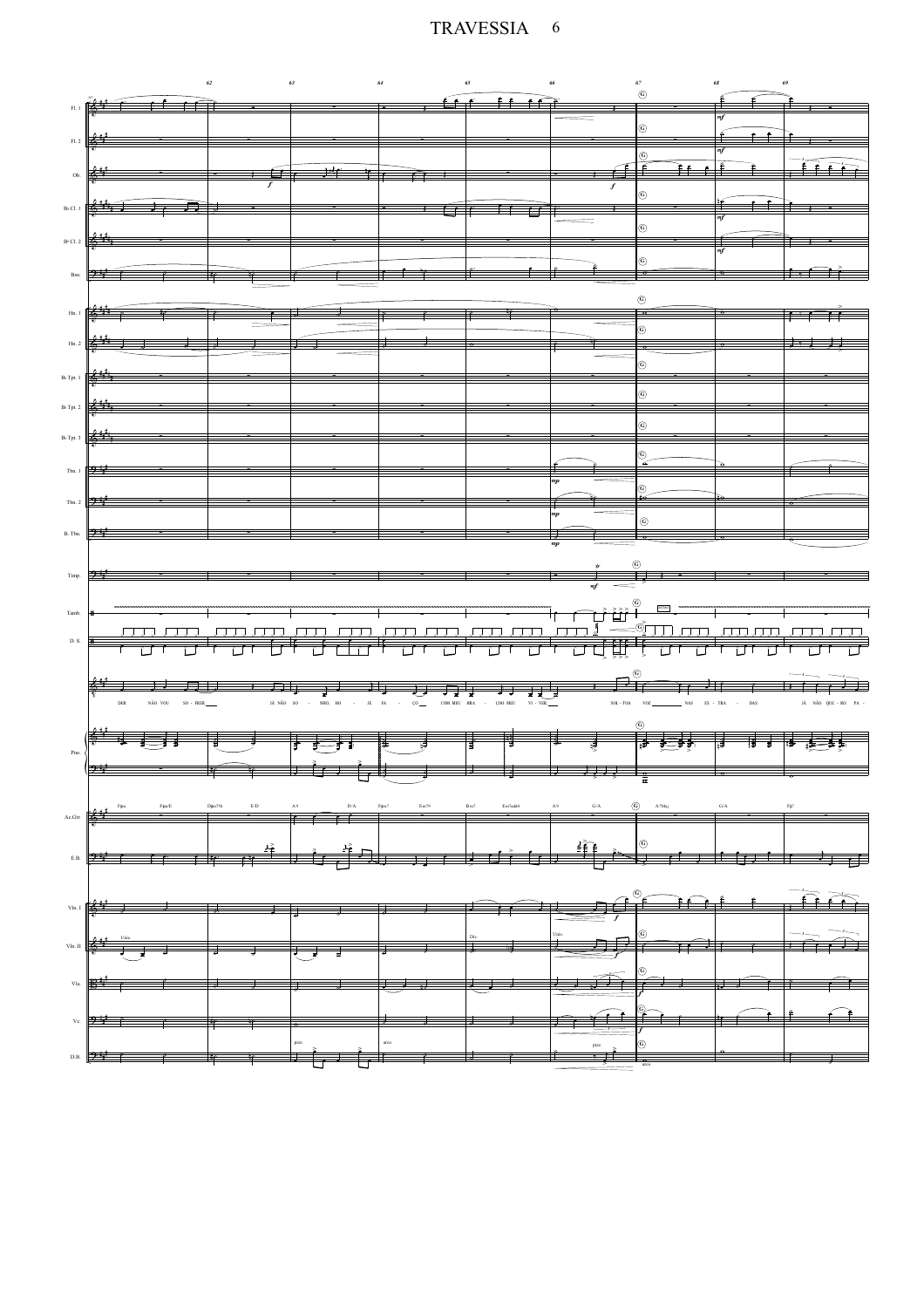